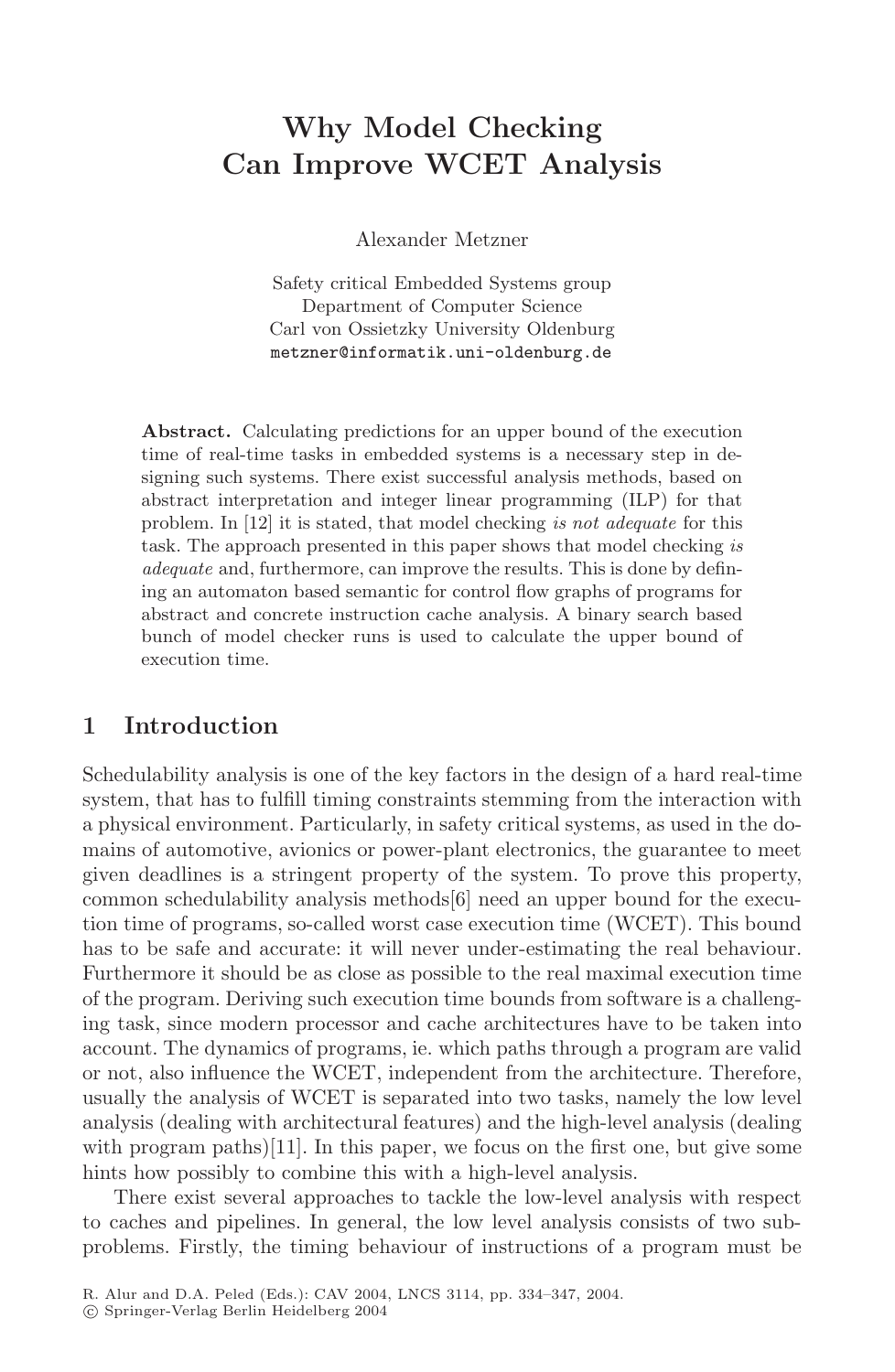predicted. Secondly, the longest path through the program must be calculated by using the predicted instruction timing. In [10] an abstract cache behaviour classification is defined, that statically predicts the worst case behaviour of each memory reference. [11] derives a similar classification of memory accesses using an abstract interpretation for cache behaviour prediction and integer linear programming for finding the longest path by a method called implicit path enumeration[7]. Only ILP is used in [8] for pipeline and simple cache analysis, whereas [3] uses data-flow analysis methods for pipeline and cache analysis.

Both tasks, the behaviour prediction and the longest path finding problem, can be solved by a model checker[9]. Since a model checker traverses the entire state space of a model and therefore returns a concrete path in the program, better results can be obtained than all mentioned approaches above, because of their abstract nature. However, [12] claims model checking to be an inadequate technique for this analysis task. The approach presented in this paper will show, that model checking *can* be used for WCET analysis and furthermore it could be a benefit to use it. In order to prove this, we have implemented an experimental framework for an instruction cache analysis within the OFFIS verification environment<sup>[1]</sup> based on the VIS model checker<sup>[4]</sup>.

# **2 Basic Modelling**

Calculations of the WCET for programs are performed on the control flow graph. In this section we define the construction of the control flow graph of a program from the program code. Further, we define an automaton based representation of the control flow graph that is used in the next chapter to build the semantics for WCET analysis.

The starting point of a WCET analysis in a low level manner are executables, object code or assembler code. Our approach analyses timing behaviour of a program at assembler code level. For effectiveness reasons, the control flow graph is built from blocks of assembler instructions instead of single instructions. The idea is, to merge strongly connected instructions to so called basic blocks[10], that consists of the longest sequence of instructions with only one entry and one exit.

## **Definition 1 (Basic Block).**

*A basic block is constructed from a control flow of an assembler program by merging sequential instructions to blocks of instructions. Only the first instruction of a block may be target of a jump and the last instruction must be a jump or the last instruction of the program. There are no other jumps within this block.*

## **Definition 2 (Basic Block Graph (BBG)).**

*A* basic block graph is a tuple  $\mathcal{B} = (BB, T_B, \mathcal{L})$  with:

- **–** BB *set of basic blocks of a program*
- $T_B \subseteq BB \times BB$  *transition relation according to the control flow*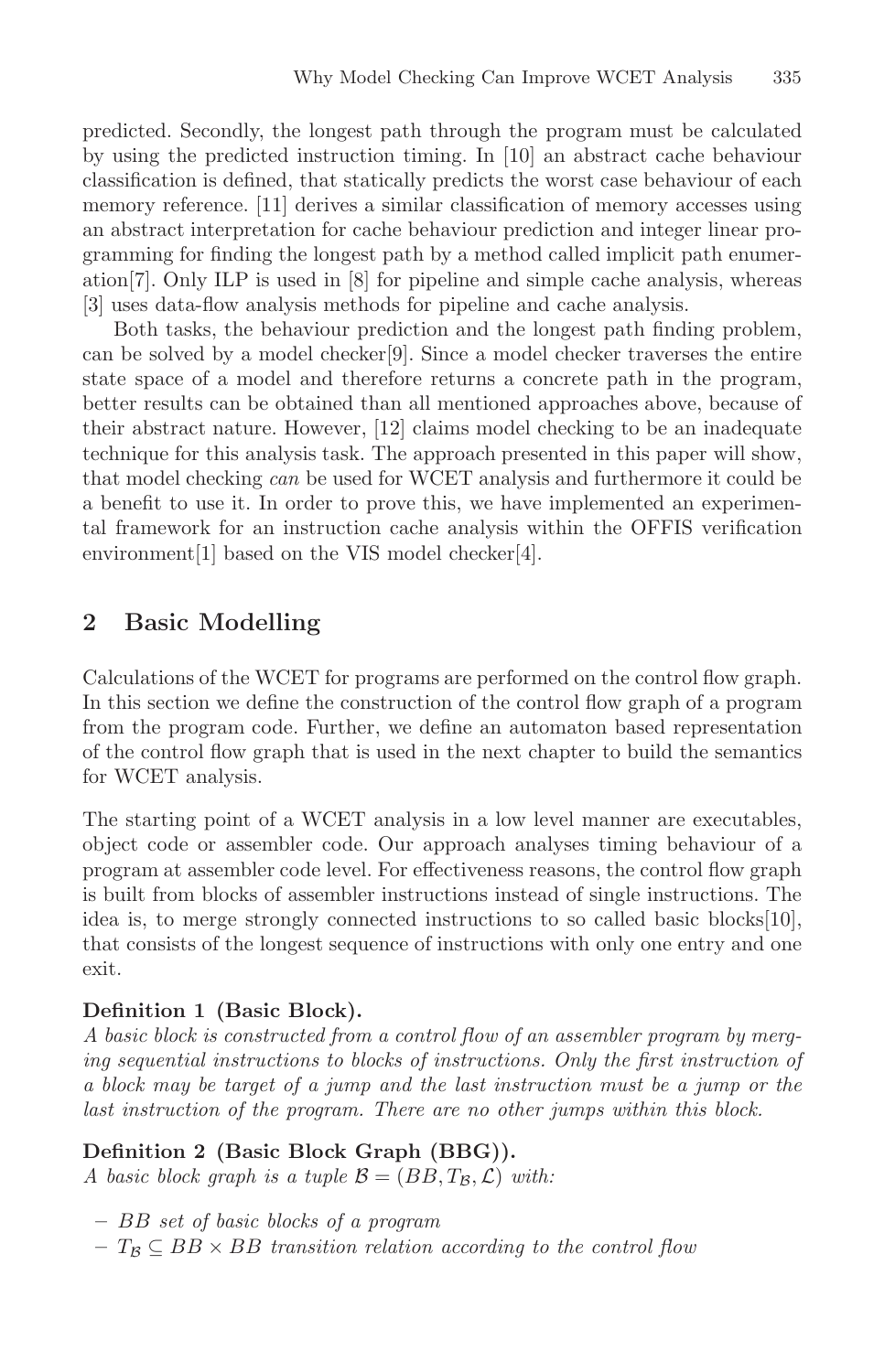$-\mathcal{L} \subseteq BB \times BB \times \mathbb{N}_0 \times \mathbb{N}^+$  the labelling relation for loops (minimal and *maximal iteration count)*

*For each basic block*  $b_i \in BB$  *that is a head of a loop the following attributes are defined:*

- $–$  backjump :  $BB \rightarrow 2^{BB}$ *: All source basic blocks that jump backwards to b<sub>i</sub>*
- $-$  exits :  $BB \rightarrow 2^{BB}$ : All basic blocks which are outside the loop headed by  $b_i$ *and which are targets of basic blocks inside the loop*
- $\cos t : BB \to \mathbb{N}_0$  the number of processor cycles of an execution of each basic *block in the worst case*

Note, that the assembler instructions of each basic block are considered in the cost attribute. The attribute backjump denotes all basic blocks that lead to a further iteration of loops, whereas exits denotes all blocks that finish the loop. The labelling relation must be defined by the user or a high level analysis in order to avoid unbounded loops and defines the possible interval of iterations for each loop. It has to be defined for each backjump basic block to the loop head.

For simplicity reasons, we restrict our analysis to the prediction of instruction cache related timing, so an analysis of the pipeline behaviour with respect to timing is assumed to be given with the cost attribute. (Below, we will give a hint, how the integration of pipeline analysis is possible, too).

The basic block graph can be statically derived from the assembler program and represents a control flow graph of the program. In order to calculate a safe upper bound of the execution time by using model checking techniques, we represent the basic block graph by a finite state machine, that contains all possible paths through the program.

## **Definition 3 (Basic Block Automaton (BBA)).**

*The Basic Block Automaton is a tuple*  $BBA = (s_0, S_T, S, \mathcal{I}, V, T)$  *with:* 

- **–** S *the set of states*
- $s_0 \in S$  *the initial state*
- **–** S*<sup>T</sup>* ⊆ S *the set of termination states*
- **–** I *the set of inputs (used to resolve non-determinism)*
- **–** V *the set of variables (used for loop counters, cache contents and consumed time)*
- **–** T ⊆ S ∪ {⊥} ×S *the transition relation. The* ⊥ *element is used to define the init transition.*

*For each transition*  $t \in T$  *the following functions are defined:* 

- $−$  guard :  $T → BEXPR<sup>V\cup T</sup>$  *a guarding condition of type boolean expression*
- **–** action : T → 2*ASSIGN<sup>V</sup> with* ASSIGN*<sup>V</sup>* = {v := e | v ∈ V ∧ e ∈  $EXPR^{V \cup I}$  *an action on each transition to conditionally update the system variables. EXPR is defined as usual, with the notation of*  $c?e_1 : e_2$  *for conditional expressions.*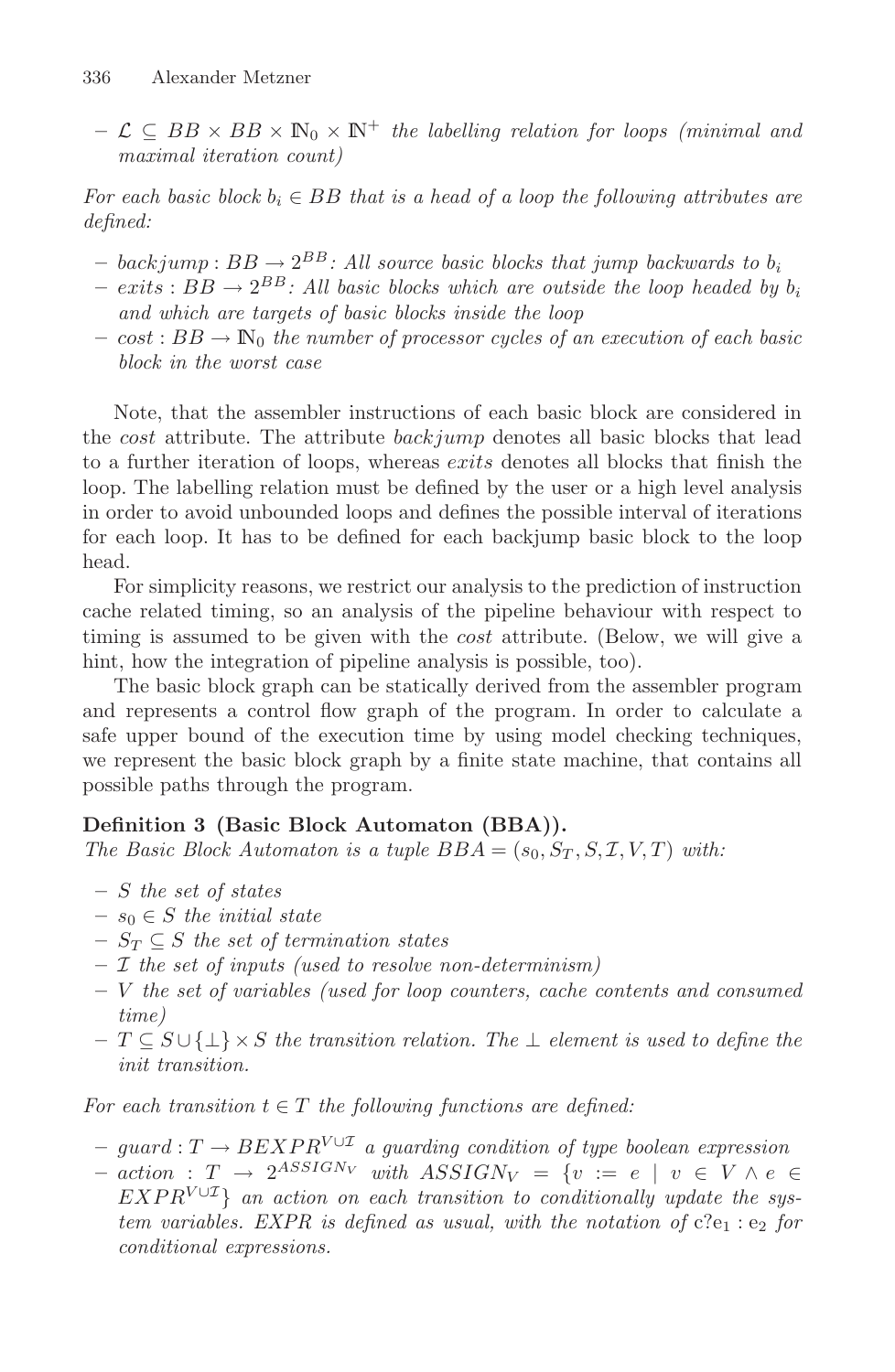We will define the semantics of a BBG in terms of a BBA. The main idea is to represent all paths through a BBG by an automaton that jumps each step from basic block to basic block. A sequence of states represents a path in the BBG. On each step the emerging costs of the successor state are added to a global variable, which contains the consumed time (from the init state to the actual state), ie. the runtime on the actual path. In the next chapter we will show for two different kinds of semantics, how this is done with respect to the cache architecture and the BBG.

# **3 Two Different Semantics for BB Graphs**

The well known method from [11] to calculate safe and accurate WCETs uses a mixture of abstract interpretation (AI) for cache behaviour classification and integer linear programming to derive the worst case path through a BBG. To handle this problem by model checking, one can think of mainly two different approaches: First, model checking can replace the integer linear programming in order to solve only the subtask of finding the longest path. Secondly, it can replace both subtasks, the path finding as well as the prediction of cache behaviour, to solve the entire problem. Changing only the method of critical path finding will not lead to more accurate WCETs with respect to ILP, but it will help to avoid ILP specific problems. In section 3.1 the semantic of this approach is described.

On the other hand, employing the model checker for precise cache behaviour prediction can improve the results due to the avoidance of over-approximations of the abstraction methods of AI. We describe the semantics for precise cache behaviour prediction in section 3.2.

## **3.1 Model Checking for Path Finding**

If the task for model checking is reduced to finding the longest path in a BBG, we have to assume a pre-calculated prediction of the behaviour of cache accesses. This is done by the prediction of the worst case hit/miss behaviour and is derived statically by an implementation of the abstract interpretation formalisation found eg. in [11]. The idea is to collect abstract states of the cache contents in order to compute an over-approximation of timing. In the next section, when we show why model checking can lead to more accurate results, this method will be explained in more detail. Here we are only interested in the classification for all memory accesses. Each memory access is predicted to behave like *always-miss (am)*, *always-hit (ah)* or *first-miss (fm)*. Memory accesses of type "am" will produce a cache miss each time. "fm" means that only the first access leads to a cache miss, all further accesses will produces cache hits. Finally, "ah" indicates a cache hit for every access to this memory location.

Since the approach presented in this paper is restricted to the behaviour of instruction caches, this analysis is performed for each instruction in a basic block  $b_i$ . For efficiency reasons, the cache behaviour prediction of instructions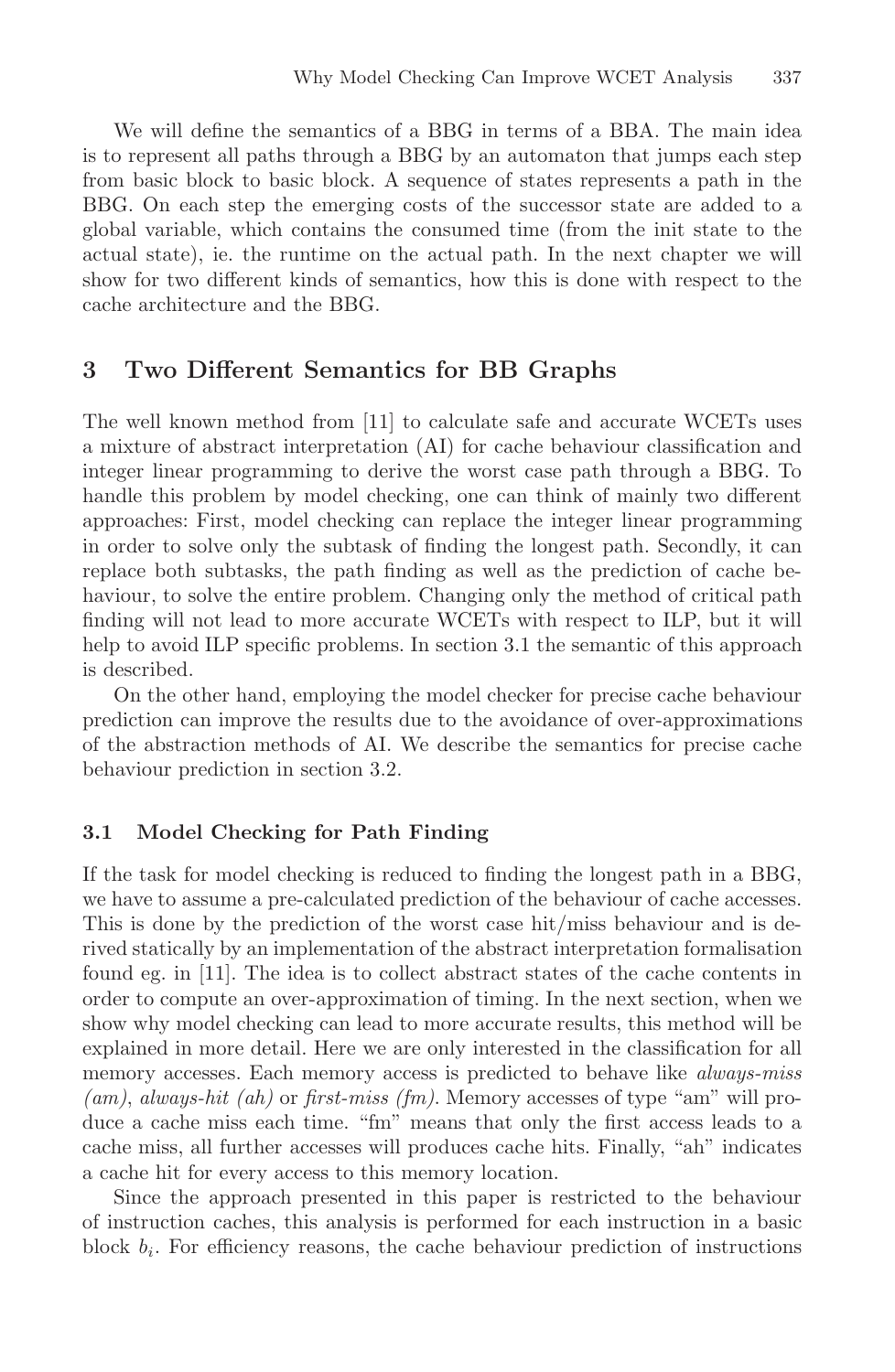within one basic block are merged and the syntax of a BB is extended by the two mappings (all accesses that are not handled by these two mappings are treated as always hit):

- $get\_am : BB \rightarrow \mathbb{N}_0$  number of always miss in a BB
- $get\_fm : BB \rightarrow \mathbb{N}_0$  number of first miss in a BB

Exploiting this knowledge we can abstract from the concrete cache architecture. We only have to consider the penalty of cache hits and misses (in processor cycles). For pipeline architectures we assume, that each instruction can be executed within one cycle, including the hit penalty of the instruction memory access (pipelined RISC concept).

The main idea of the semantic for path finding is to sum up the emerging costs (in processor cycles) of all basic blocks on a concrete path through the BBA in a variable *cycles*. This is performed at the transitions to each block. The addend is constant for the fixed costs of instruction execution in the pipeline and the cache accesses that are predicted as "am" and "ah". In order to handle the category first-miss, we have to introduce one boolean variable  $f_{b_i}$  for each basic block  $b_i$ , if there exist "fm" accesses within this block. The content of the  $f_{b_i}$ variable indicates, whether this is the first time of access or a subsequent one. Consequently, the cost that has to be added to *cycles* on entering  $b_i$  contains the miss and the hit penalty, respectively.

In order to resolve the non-determinism that occurs in each branch in the BBG (conditional jumps in the assembler program are the source of these nondeterminism, because at this low level analysis we do not care about the conditions in the source program), an input n*cond* is required. Since an input, determining the chosen path of a branch, is independent from all other branches in each step, one input  $n_{cond}$  is sufficient for this task.

Loop iteration bounds are used to avoid unbounded unrolling of loops. As always the case in real-time systems, software with divergent loops is not allowed and for the worst case analysis we need the interval of loop iterations for each loop.

Therefore, for each loop a local loop counter  $l_{b_i}$  is inserted, that contains the actual number of loop unrolls for the current path. Figure 1 shows the transformation from a loop in the BBG to the BBA. For each transition to a loop head, that is not a backward jump from within the loop, the loop counter is initialised with 0. On each



**Fig. 1.** Semantic transformation of loops

backward jump towards the loop head, the loop counter is incremented to indicate a new iteration. Exiting the loop is performed by taking a transition to a basic block outside the loop, which we called exit block. The path to an exit block always uses branching blocks<sup>1</sup>, thus the transformation has to follow the rule of

<sup>1</sup> Otherwise it would be no exit block, because if a block within a loop has only one successor, this target block must be within the loop, too.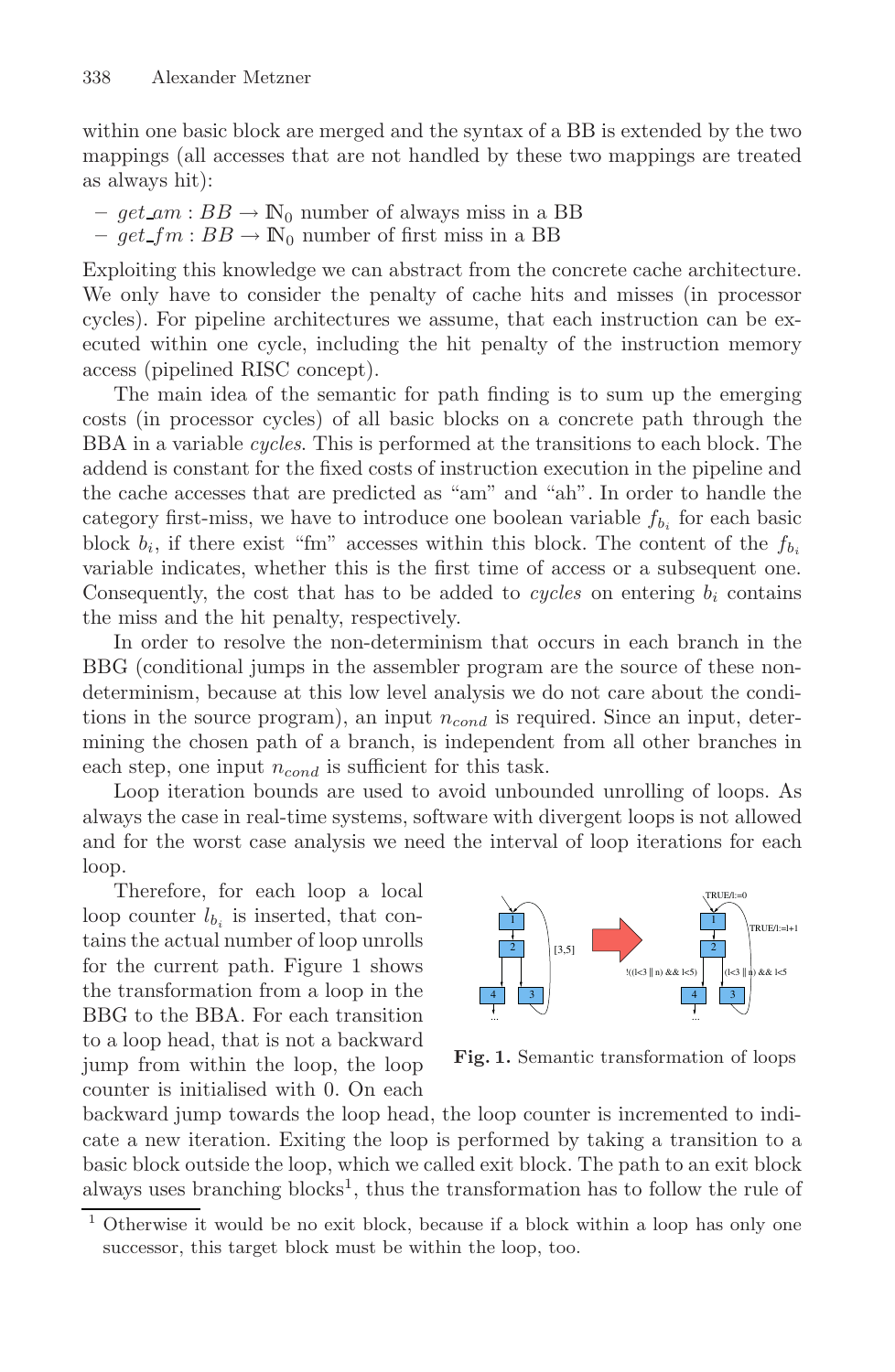introducing an input variable n*cond*. However, this alone would allow unbounded loop iterations, hence we have to take the iteration bounds into account. This is done by an extended guard at the transition of branching blocks, that leads to a loop exit  $(\neg((l_{b_i} < m_d \lor n_{cond}) \land l_{b_i} < m_u))$ . Exiting the loop by using the input variable n*cond* is only possible, if the number of iterations is greater than the minimal iteration count  $(m_d)$  and is enforced if the maximal iteration count  $(m_u)$  is exceeded (see figure 1)<sup>2</sup>. This leads to the following definition:

## **Definition 4 (BBA semantics of a BBG).**

*The semantics*  $BBA = (s_0, S_T, S, \mathcal{I}, V, T)$  *of a given basic block graph*  $\mathcal{B} =$  $(BB, T_{\mathcal{B}}, \mathcal{L})$  *is defined by the following rules: Let*  $S_{head} = \{b \mid b \in S \land \exists b_i \in BB, \exists l = (b_i, b, \cdot, \cdot) \in \mathcal{L}\}$  *be the set of all loop heads within* B*.*

$$
- S = BB
$$
  
\n
$$
- s_0 = b \text{ with } \exists b_i \in BB, t_\mathcal{B} \in T_\mathcal{B} : t_\mathcal{B} = (b, b_i) \land \forall b_j \in BB : \nexists t_\mathcal{B} \in T_\mathcal{B} : t_\mathcal{B} = (b_j, b)
$$
  
\n
$$
- S_T = \{b \mid b \in BB \land \forall b_i \in BB : \nexists t_\mathcal{B} \in T_\mathcal{B} : t_\mathcal{B} = (b, b_i)\}
$$
  
\n
$$
- T = \{n_{cond}\} \text{ with } n_{cond} \in BOOL
$$
  
\n
$$
- V = \{cycles\} \cup \{l_{b_j} \mid b_j \in S_{head}\} \cup \{f_{b_j} \mid b_j \in BB : get\_fm(b_j) > 0\}
$$
  
\n
$$
- T = T_B \cup \{t_{init}\} \text{ with } t_{init} = (\perp, s_0)
$$

*With a transition*  $t = (b_1, b_2) \in T$  *it holds:* 

$$
guard(t) = \begin{cases} n_{cond} \in \mathcal{I} & \text{if } \exists b_i \neq b_2 \in BB, \exists t_i = (b1, b_i) \in T_B \\ \land \text{ guard}(t_i) = \neg n_{cond} \land b_i \notin S_{head} \\ \neg n_{cond} \in \mathcal{I} & \text{if } \exists b_i \neq b_2 \in BB, \exists t_i = (b1, b_i) \in T_B \\ \land \text{guard}(t_i) = n_{cond} \land b_i \notin S_{head} \\ \neg((l_{b_i} < m_d \lor n_{cond}) \\ \land l_{b_i} < m_u) \\ \text{with } l_{b_i} \in V \land n_{cond} \in \mathcal{I} & \text{if } \exists b_i \in S_{head} : b_2 \in exists(b_i) \\ \land \exists \lambda = (\cdot, b_i, m_d, m_u) \in \mathcal{L} \\ (l_{b_i} < m_d \lor n_{cond}) \\ \land l_{b_i} < m_u \\ \text{with } l_{b_i} \in V \land n_{cond} \in \mathcal{I} & \text{if } \exists b_i \in S_{head}, \exists b_j \in BB, \\ \exists t_j \in T_B, \exists \lambda \in \mathcal{L} : \\ b_j \neq b_2 \land b_j \in exists(b_i) \\ \land t_j = (b_1, b_j) \\ \land \lambda = (\cdot, b_i, m_d, m_u) \end{cases}
$$

<sup>2</sup> Using the first exit in case of bound exceeding is a structural property of assembler code for loops that is constructed by common compilers.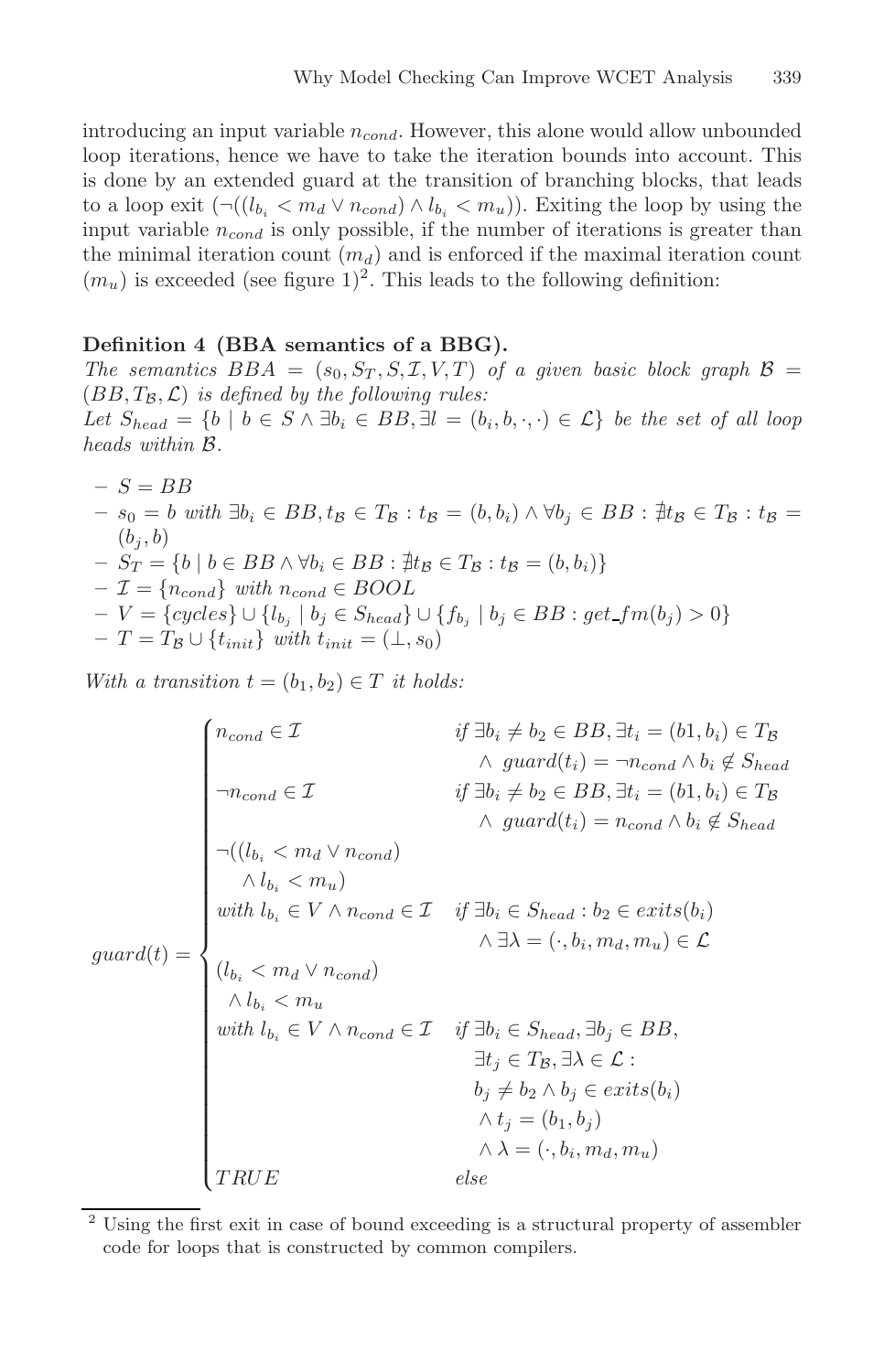*For each basic block*  $b_j$  *let*  $c_{am}(b_j) = get\_am(b_j) \times MISS-PENALTY$  be the cost *of a cache miss of type "am". Let*  $c_{fm} = get\_fm(b_j) \times MISS\_PENALTY$  the *similar attribute for "fm" classified misses. Let* action*<sup>n</sup> (assignment for cache and pipeline costs) be defined as follows:*

$$
action_n(t) = \begin{cases} \{cycles := cost(s_0) + c_{am}(s_0) + c_{fm}(s_0)\} \\ \cup \{f_{b_j} := FALSE \mid \forall f_{b_j} \in V : b_j \neq s_0\} \\ \cup \{f_{s_0} := TRUE\} & \text{if } t = t_{init} \\ \{cycles := cost(b_2) + c_{am}(b_2) \\ + (f_{b_2})?c_{fm}(b_2) : 0\} & \text{if } get\_fm(b_2) > 0 \\ \cup \{f_{b_2} := TRUE\} & \text{if } get\_fm(b_2) > 0 \\ \{cycles := cycles + cost(b_2) + c_{am}(b_2)\} & \text{else} \end{cases}
$$

*To avoid unbound unrolling of loops,* action*<sup>l</sup> is defined:*

$$
action_l(t) = \begin{cases} \{l_{b_2} := 0\} & \text{if } b_2 \in S_{head} \land b_1 \notin backjump(b_2) \\ \{l_{b_2} := l_{b_2} + 1\} & \text{if } b_2 \in S_{head} \land b_1 \in backjump(b_2) \\ \emptyset & \text{else} \end{cases}
$$

*With this two parts, the* action *function can be constructed by*

$$
action(t) = action_n(t) \cup action_l(t)
$$

This BBA of a given BBG can now be translated to a model for a model checker. What we can do with model checking techniques, is the proof of  $M_{BBA} \models$  $\mathbf{EF}(\phi_N)$ , where  $\phi_N$  is the state formula:

$$
\phi_N = \big(\bigvee_{t:b_t \in S_T} b_t\big) \land \text{cycles} > N
$$

The target of this proof is a path to one of the termination blocks whose cost (in processor cycles) is greater than N. Since searching for WCET is an optimisation problem with the objective function of max(*cycles*), we must execute a bunch of model check runs to converge to the real WCET. This is performed in a binary search manner and we do an update on N each run: If  $M_{BBA} \models \mathbf{EF}(\phi_N)$  fails, the value of N has to be decreased, otherwise it has to be increased<sup>3</sup>. If we have found a proof for  $M_{BBA} \models \mathbf{EF}(\phi_{N_i-1})$  and the proof of  $M_{BBA} \models \mathbf{EF}(\phi_{N_i})$  fails, we have reached the maximum for the variable *cycles* and thus we have found, that the WCET equals N*i*.

## **3.2 Model Checking for Cache Behaviour Prediction**

As mentioned above, the former approach can compete with other techniques, like ILP based methods presented in [11]; it shows that with model checking techniques a low level analysis of WCET is possible as well. Furthermore, the

<sup>3</sup> Note, that with very slightly changes the BCET can easily be analysed with the same technique.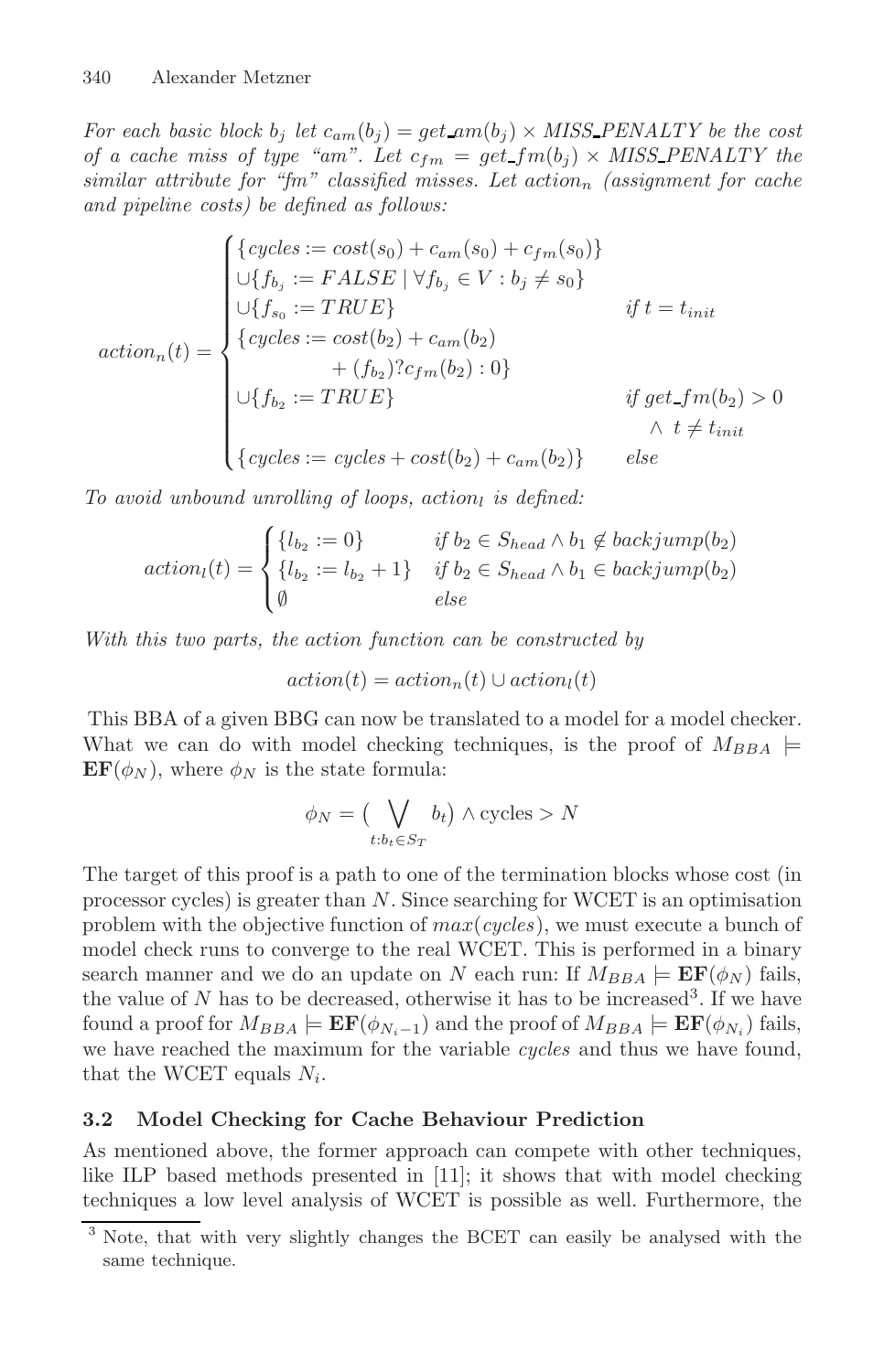ILP method is known to suffer from numerical instabilities that can produce nonvalid solutions. In contrast, model checking based techniques by construction do not suffer from problems like this and always calculate valid solutions.

To get some improvements on WCET analysis, we try to transfer the prediction of cache accesses from the statical way to the dynamic way under the control of a model check run. This increases complexity, but, however, we can avoid too pessimistic over-approximations of the static analysis.

Static analysis, such as AI based methods, do not consider concrete paths through a program but work with abstract ones. The prerequisite for this abstraction is a safe overapproximation of the cache behaviour. Since model checking considers a concrete path, at some points in a control flow graph the pessimistic prediction



**Fig. 2.** Merging paths in an abstract cache behaviour analysis. Crosses mark cache miss prediction.

of abstract cache behaviour can be improved. These points are basic blocks, that are targets of more than one predecessor block. Regarding the abstract cache behaviour, the abstract analysis method is not able to determine, which predecessor is used (because this is only known in a concrete path). Therefore, at these points so-called *join*-functions merge all possible paths in a safe way with respect to WCET.

For example, in figure 2 the lower block loads a cache line, that is used in the successor block, but the upper block does not use this line. In order to give safe predictions, the *join-function* does some kind of set intersection of abstract cache states with the result, that in an "am" or "fm" analysis this cache accesses in both blocks leads to a cache miss for cache line b. This also holds, if the concrete path uses the block that pre-loads cache line b.

To overcome this drawback, we give in this section a BBA based semantic for BBGs with dynamic cache analysis. We will reuse parts of the above defined semantic, namely most of the construction rules and the whole *guard* function. To model the cache behaviour of concrete paths, we introduce new variables to represent the contents of the lines of an instruction cache with given size, associativity and other parameters.

In order to model dynamic cache contents on a concrete path, the whole cache memory must be taken into account. Each access to instruction memory is deterministically mapped into one set of the cache and belongs to a so called "program line"[10]. Program lines are the set of instruction memory locations in a program that are mapped to the same cache set with



**Fig. 3.** Abstract cache content representation.

the same tag (see figure 3). If we assume a critical word first loading strategy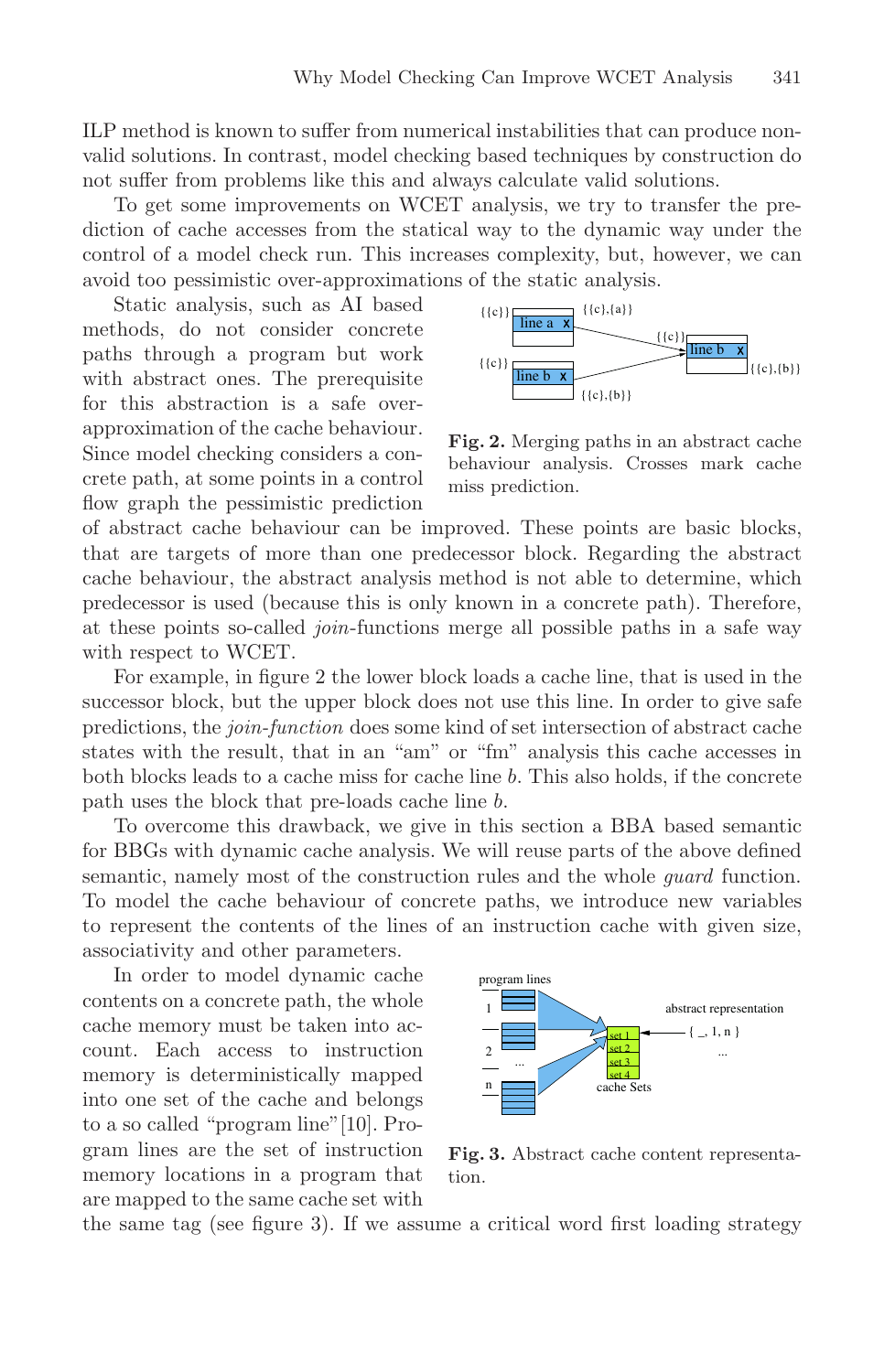(modern processors usually implement this strategy), only the first access of instructions within one program line to a cache set leads to a miss. Hence, we can abstract without loss of precision from collecting each memory location access by collecting only the program lines. While traversing a concrete path, we collect the program lines per cache line and set, that are loaded, and we delete the program lines that are replaced (depending on the replacement strategy). This is performed in the sequence of memory accesses on the concrete path. Therefore, the definition of a basic block graph is extended by the set of program lines of each BB:

 $pl: BB \to 2^{\mathbb{N}^+}$  denotes all program lines of a basic block

 $set: N^+ \to \mathbb{N}^+$  gives the cache set that belongs to program line p

Note, that we assume implicitly, that the size of the cache is sufficient to record all program lines of a basic block<sup>4</sup>. With this additional information we can now define the BBA-based semantic for a basic block graph with cache behaviour prediction.

# **Definition 5 (BBA semantic of BBG with cache behaviour prediction).**

*The semantics*  $BBA = (s_0, S_T, S, \mathcal{I}, V, T)$  *of a given basic block graph*  $\mathcal{B} =$  $(BB, T_{\mathcal{B}}, \mathcal{L})$  *is defined by the following rules:* 

- $-$  *Let*  $S_{head}, s_0, S_T, \mathcal{I}, T$  *be defined as in definition 4.*
- **–** V = {*cycles*}∪{l*<sup>b</sup><sup>j</sup>* | b*<sup>j</sup>* ∈ S*head*}∪{IC*g,h* | IC*g,h* ∈ IN ∪ {⊥} ∧ g ∈  ${1, \ldots, SETS} \wedge h \in {1, \ldots, A}$  *with SETS is the number of cache sets, A is the associativity of the cache and* ⊥ *denotes an invalid cache line*
- $\ell$   *Let guard(t) and action<sub>l</sub>(t) be defined as in definition 4*

*Let the cost of memory accesses of a basic block* b *on a cache with associativity A be defined as*

$$
c_{cache}(b) = \sum_{p \in pl(b)} \left( \bigvee_{i = \{1, ..., A\}} (IC_{set(p), i} = p) \right) ?0 : MISS\_PENALTY
$$

*and the cost of entering the first basic block by transition* t*init as*

$$
c_{init} = \sum_{p \in pl(s_0)} MISS\_{ENALTY}
$$

*With*  $t = (b_1, b_2) \in T$ , the assignments for cache and pipeline costs are defined:

$$
action_n(t) = \begin{cases} \{ cycles := cost(s_0) + c_{init} \} & \text{if } t = t_{init} \\ \{ cycles := cycles + cost(b_2) + c_{cache}(b_2) \} & \text{else} \end{cases}
$$

*The assignments for dynamic cache prediction* action*<sup>c</sup> is defined with*

$$
hit(p) = \bigvee_{i=\{1,...,A\}} (IC_{set(p),i} = p)
$$

<sup>4</sup> This is the standard case in modern processors, since basic blocks are typically small.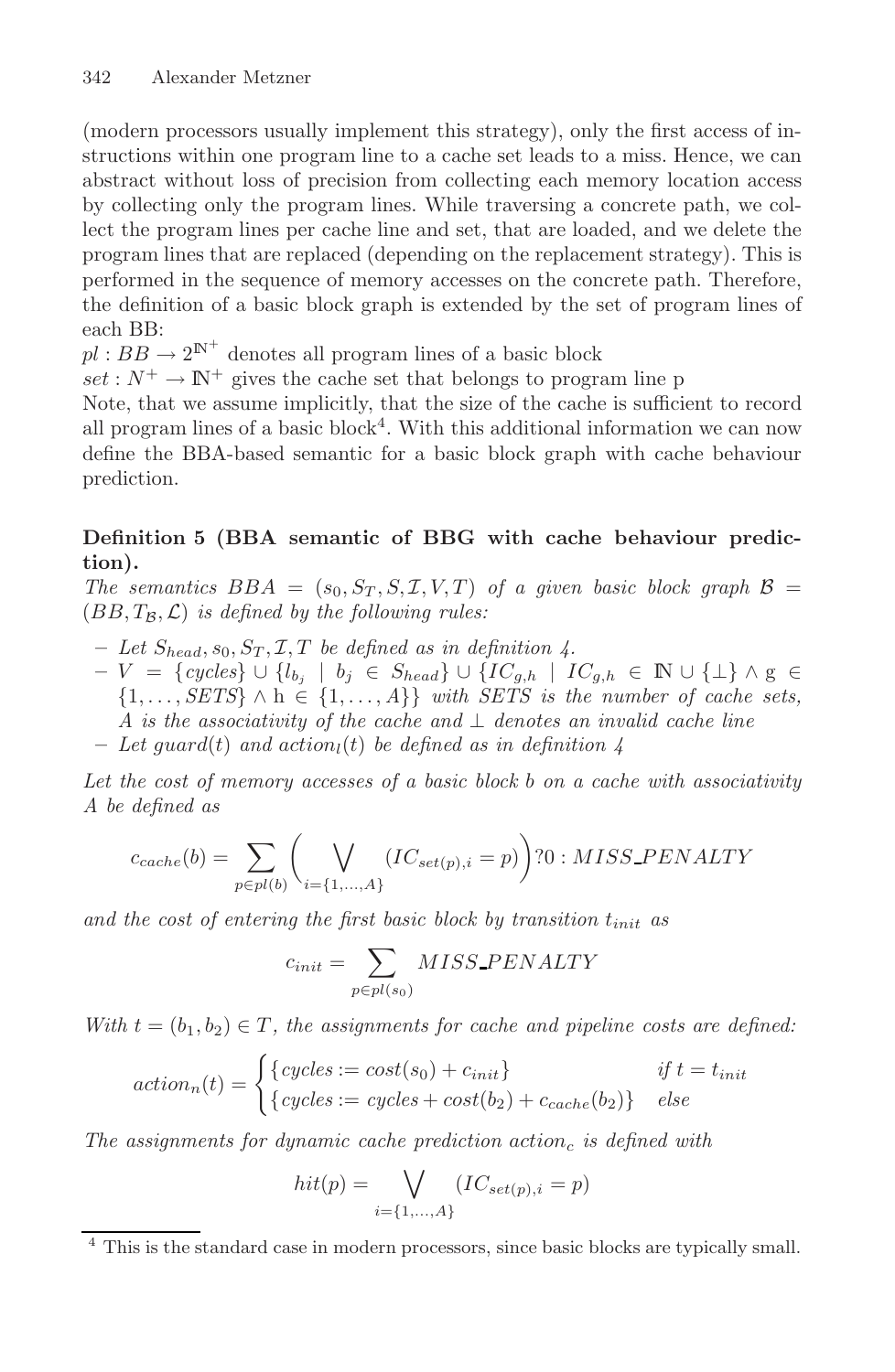$$
action_c(t) = \begin{cases} \{IC_{p,a} := \bot \mid p \in \{1, \ldots, SETS\} \setminus \{set(pl(s_0))\} \\ \land a \in \{1, \ldots, A\} \} \cup \\ \bigcup_{p \in pl(s_0)} \{ (hit(p)) ? AGE(p) : LOAD(p) \} \qquad \text{if } t = t_{init} \\ \bigcup_{p \in pl(b_2)} \{ (hit(p)) ? AGE(p) : LOAD(p) \} \qquad \text{else} \end{cases}
$$

*With these three parts, the action function can be constructed by*

$$
action(t) = action_n(t) \cup action_l(t) \cup action_c(t)
$$

The concrete cache contents (ie. the program line actually stored in the cache lines) are represented in  $(SETS \cdot A) IC_{s,a}$  variables, that are updated on each memory reference. The cost of an access depends on the hit/miss state and is calculated by checking whether the program lines of the target block are within the cache variables or not. In the init transition a completely invalidated cache is assumed (worst case scenario).

The real cache behaviour of loading lines is hidden by the  $AGE(p)$  and  $LOAD(p)$  macros, because they depend on the used cache architecture. For a two-way associative cache  $(A = 2)$  with the popular LRU strategy,  $AGE(p)$  and  $LOAD(p)$  are defined with  $s = set(p)$  (the :=: notation denotes swapping the contents):

$$
AGE(p) \equiv (IC_{s,2} = p)? IC_{s,2} :=: IC_{s,1} : < null>
$$
  
 $LOAD(p) \equiv IC_{s,2} := IC_{s,1} ; IC_{s,1} := p$ 

For higher degrees of the associativity this is a bit more complex, but the basic scheme is the same, even if we have more complicated and less predictable (in an abstract analysis) replacement schemes, like the pseudo-LRU used in the Embedded Pentium[5].

## **4 Evaluation and Discussion**

For an evaluation of the two described approaches, first, the design-flow and construction of the model from an assembler program is described. A very short sketch of our model checking environment is given, too. Using this framework, the result of an evaluation of three example case studies will be demonstrated and discussed. As mentioned above, we restrict the evaluation on the behaviour of an instruction cache and assume a "perfect" pipelined RISC architecture with a priori generated costs of one cycle per instruction.

## **4.1 Design-Flow**

Starting point of the analysis is a C program with user annotations to bound the number of loop iterations. This is transfered to assembly language whereby the annotations are preserved. From this assembler program, we build the basic block graph and generate the BBA, which itself is a C program that represents the given semantic as a finite state machine. This is the base for the use of the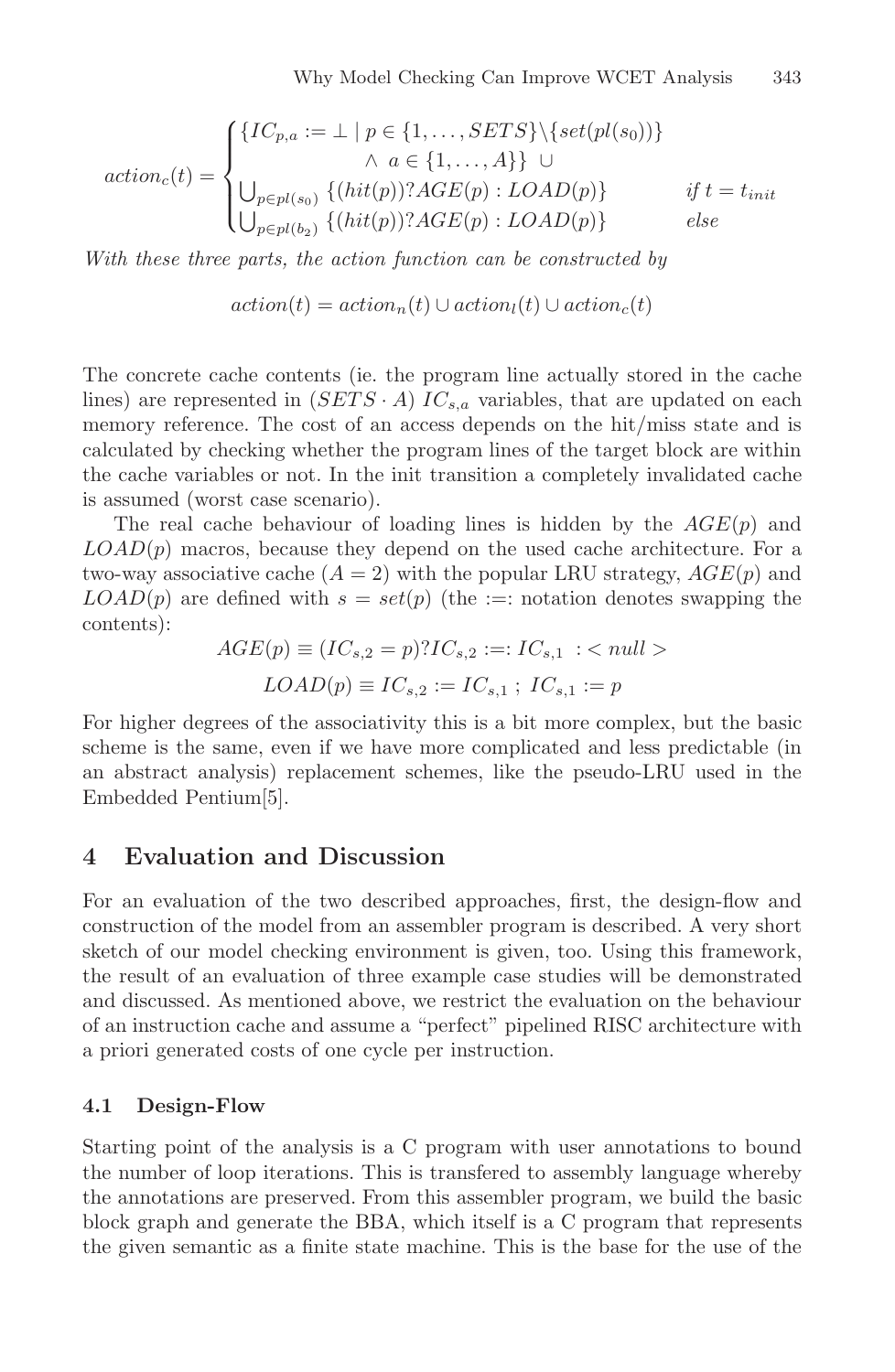

**Fig. 4.** The design-flow of WCET analysis using model checking techniques provided by the OFFIS verification environment.

OFFIS verification environment[1], in which the C program is transformed[2] to an input language for the model checker core. As model checker engine we use the VIS[4]. Figure 4 gives an overview over our design-flow for WCET analysis.

For the inquiry whether  $M \models \mathbf{EF}(\phi_N)$ , we use the *drive to property* checking of the OFFIS VE (technically an invariance check) and produce a witness in case of a result of true. The witness contains the value of the *cycles* variable for the concrete path to one of the termination basic blocks. The result is used to increase or decrease the bound  $N$ , until we reach the termination point, where it holds  $M_{BBA} \models \mathbf{EF}(\phi_{N_i-1}) \land M_{BBA} \not\models \mathbf{EF}(\phi_{N_i}).$ 

# **4.2 Experimental Results**

For evaluation of our approach we take three case studies as inputs for the above described design-flow to calculate the WCET. The case studies are derived from running projects and are located in the domain of embedded systems, partly implemented with typical CASE tools of an embedded systems development process (see table 1 for details).

**Table 1.** Case studies with number of instructions, description and source of the code.

|           | case study instructions comment |                                                    |
|-----------|---------------------------------|----------------------------------------------------|
| robot     | $\sim 250$                      | control of a LEGO mindstorm to find a light        |
|           |                                 | source and react on collisions, hand written C     |
|           |                                 | code                                               |
| collision | $\sim$ 1100                     | collision detection and avoidance for a satellite  |
|           |                                 | control unit, derived C code from STATEMATE        |
|           |                                 | specification                                      |
| flight    | $\sim 2500$                     | flight control unit to compensate side drift, gen- |
|           |                                 | erated C code from SCADE                           |

As cache parameters we choose an instruction cache of 128 sets with 8 instructions (4 bytes per instruction) per line and an associativity of two (altogether a cache size of 8KB; the size is typical for processors used in todays embedded systems). The evaluation machine was a SUN BLADE 2000 (900 MHz UltraSparc III processor, 2 GB main memory) and the results are summarised in the table 2 below. The times in  $time(A)$  and  $time(C)$  are the time to find the WCET,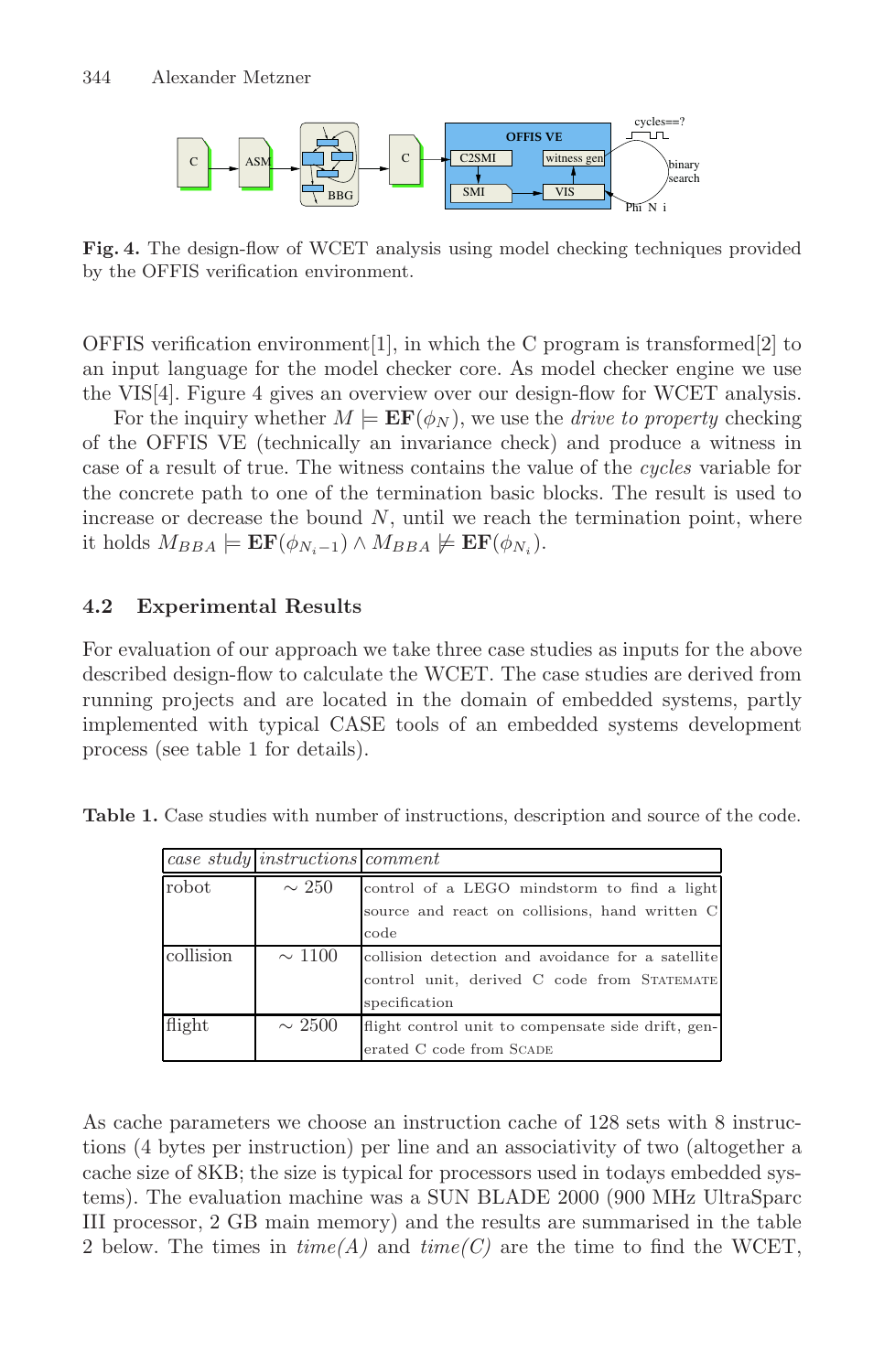including witness generation. As mentioned above, the results of *WCET(A)* are identical to the WCET the approach in [12] would calculate. Hence we can directly compare [12] and the results from *WCET(C)* to highlight the improvement of our approach. The time of one single model check run ranges from 8 seconds for *robot* to 21 seconds for *flight* with abstract cache analysis and from 13 seconds for *robot* to 315 seconds for *flight* with concrete cache analysis. However, the results have shown, that WCET analysis with model checking techniques is possible and can partly improve the results of the abstract analysis on case studies, that are typical in their size and complexity for tasks in embedded systems.

To limit the number of iterations in the binary search procedure for the abstract cache analysis, we determine an interval, that was derived at the lower bound by a reachability analysis<sup>5</sup> and on the upper bound by a rule of thumb. For the concrete cache analysis we use the result of the abstract analysis and the number of joins to decrease the number of iterations (shown by *iter. (A/C)* in table 2).

**Table 2.** Evaluation of the three benchmarks with results and runtime for the abstract and the concrete cache behaviour analysis and maximal iterations of the binary search. The letter *A* denotes the abstract, *C* the concrete cache analysis. *bits* denotes the state bits of the problem.

|           |      |    |      |     |                                      | $\vert \text{case study} \vert \text{WCEPT}(A) \vert \text{bits}(A) \vert \text{WCEPT}(C) \vert \text{bits}(C) \vert \text{time}(A) \vert \text{time}(C) \vert \text{iter.} (A/C)$ |
|-----------|------|----|------|-----|--------------------------------------|------------------------------------------------------------------------------------------------------------------------------------------------------------------------------------|
| robot     | 387  | 35 | 376  | 75  | $0:46$ min 0:36 min                  | 9/4                                                                                                                                                                                |
| collision | 502  | 38 | 478  | 135 | $2:00 \text{ min}$ 4:56 min          | 10/5                                                                                                                                                                               |
| flight    | 1782 | 40 | 1749 | 362 | $2:16 \text{ min} 15:24 \text{ min}$ |                                                                                                                                                                                    |

## **4.3 Discussion and Perspectives**

As mentioned in the last chapter, the improvement of the concrete cache analysis compared to abstract cache analysis is founded in the more accurate cache behaviour prediction at merging points in the control flow graph. Analysing the number of these points can give a good hint whether a concrete cache analysis could be profitable or not. In our case studies, we determine that 33% to 50% of the joins lead to additional cache miss predictions in the abstract cache analysis with respect to the concrete one. As a whole this results in an improvement of 1.5% to 5% of the predicted WCET, if only instruction caches are taken into consideration.

The investigation of concrete paths increases the complexity, as shown by *bits* in table 2. The used operations (addition and comparison with constants) are not expected to lead to state explosion problems. Thus the main factor for complexity are the  $IC_{s,a}$  variables which depend on the cache architecture and the size of the program. Since we are dealing with tasks (parts of functions), program sizes greater than the flight examle are quite unusual. Furthermore,

<sup>5</sup> The reachability analysis checks for the reachability of one termination block and returns a witness for the *cycles* variable within a few seconds on each of the models.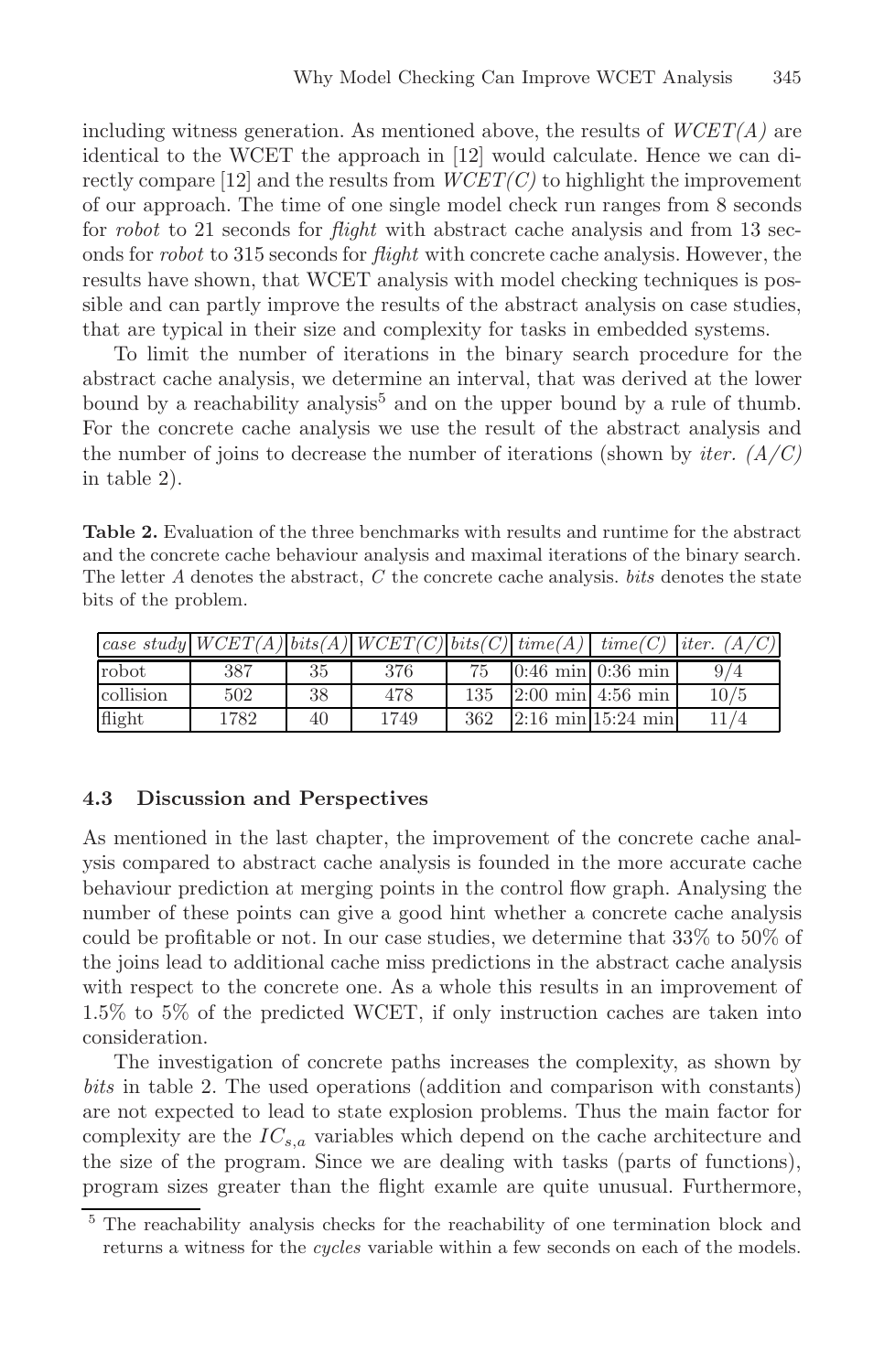cache lines, that are not used, are sliced from the BBA during construction. This could also be possible for the associativity: For cache lines that are known to store only one program line there is no need for more than one cache line in the BBA, thus we can assume for this lines an associativity of one). This is currently not implemented but would decrease the number of state bits.

Regarding pipeline analysis, there occurs the same problem at merging points, since without a concrete path the analysis method cannot determine which of the predecessor blocks is on the path. Hence there is an over-approximation by taking the maximal delay, too. The consequences to the accuracy of the execution time computation are hard to predict, because this deeply depends on the used processor architecture. In well balanced pipelines there are no great differences in the delay of two predecessor blocks, but in pipelines with instructions of various execution time intervals there can possibly be ten's of cycles difference (for example using floating point execution units is very popular but yields exactly this problem). We conjecture, that with modern processor architectures the improvement of a concrete analysis could reach the same magnitude as for the cache analysis. Note, that for the pipeline analysis we do not need a pipeline behaviour analysis under control of the model checker. A pre-analysis can provide path specific delays for each basic block that can be integrated in the BBA in a similar way as we do this for caches at the moment. Thus, the complexity of the problem should not grow dramatically. If we take the same for data caches into account, the use of model checking can reach an improvement of about 10% in average.

More over, the described technique will allow for a more accurate path validation of WCET analysis by combining it with a high level analysis. In a high level analysis, for example, the mutual exclusiveness of parts of the paths can be proven. This can simply be exploited in our analysis by introducing new inputs  $n_i$  at the branching blocks instead of the one input used now. By formulating an assumption over these inputs, the impossible paths through the control flow graph can be avoided and a more accurate WCET prediction can be achieved.

# **5 Conclusion**

As a conclusion, our experimental environment for WCET analysis using model checking techniques and the evaluations with some typical embedded systems examples have shown, that this approach not only is able to produce valid execution times, but also can improve the results of the analysis with respect to the well known abstract analysis. Furthermore, for the abstract cache analysis, our approach always produces correct runtime predictions, different from the ILP approach that sometimes suffer from numerical instabilities.

Altogether we have shown, that model checking can be used quite well to solve the problem of determining execution time bounds. The application in a verification framework for the development of embedded systems opens a wide area of coupling the WCET analysis directly to the design in a CASE tool and promises further use cases, for example the combination with property checking for a high level path analysis, that can support the low level analysis, or the combination with automatic code generators.